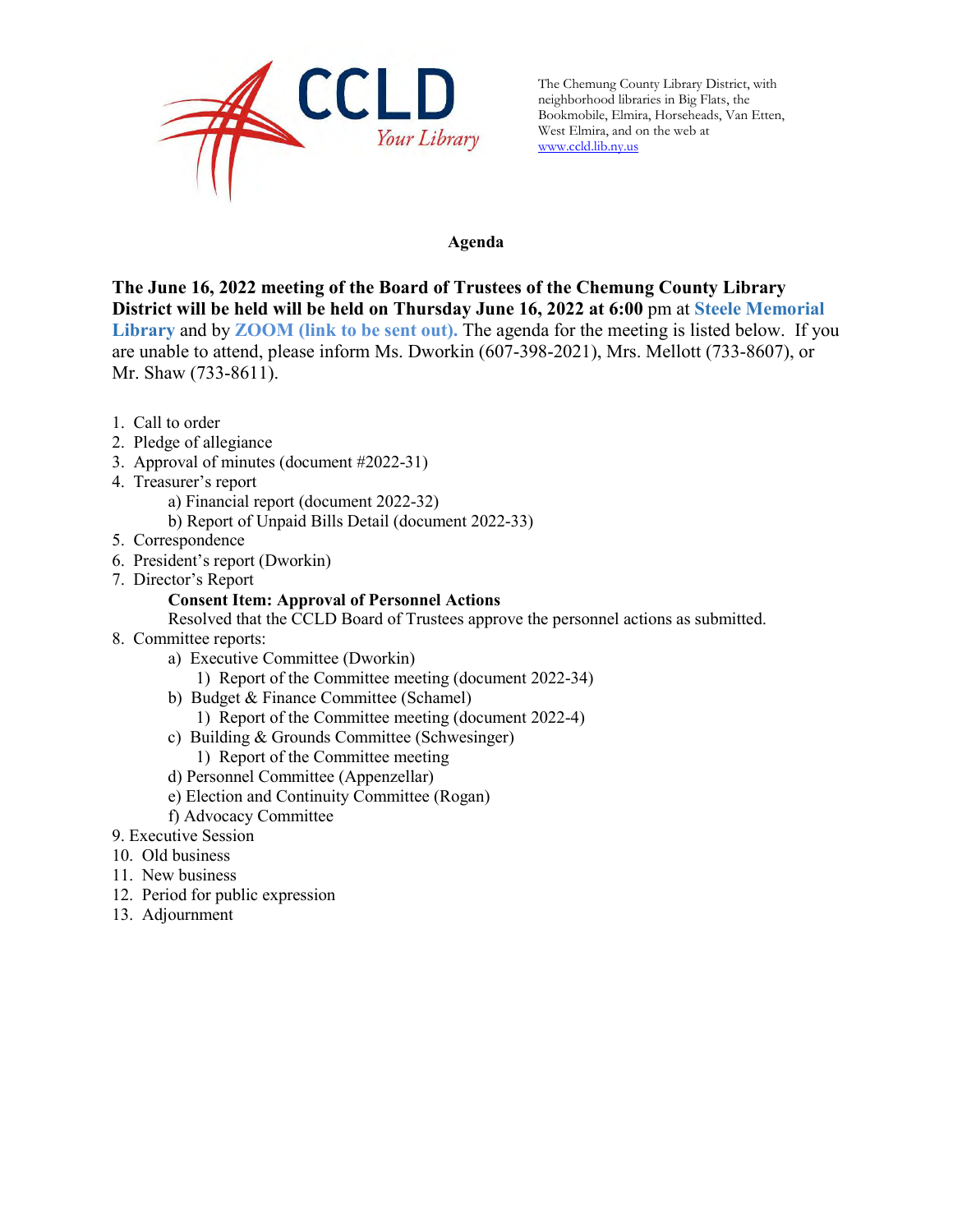### *(Minutes of the May 19, 2022 meeting of the Chemung County Library District Board of Trustees. Document #2022-31)*

The meeting was called to order at 6:00 pm by President Rachel Dworkin. Present in person: Mr. Jack Schamel, Ms. Phyllis Rogan, Ms. Muriel Friend, Mr. Kevin Hansen, Ms. Pat Silvernail, Ms. Lee Saginario, Ms. Penny Appenzellar, and Ms. Bonnie Chollet. Present via Zoom: Ms. Crystal Gullo-Buzzetti, Ms. Pamela Larnard, and Mr. Mark Padgett. Excused: Ms. Jessica Roberts. Absent: Mr. Karl Schwesinger and Ms. Martha Smith. Also present was Holly Melott on behalf of the Library District's Administration.

**Minutes.** The minutes of the April 21, 2022 meeting (Document #2022-19) were presented for board review. Mr. Jack Schamel moved that the April Board minutes be approved as presented, seconded by Ms. Chollet. **VOTE: Unanimously Approved.**

**Financial Report.** The April 2022 Financial Report (Document #2022-20) was presented for board review. Mr. Schamel moved, seconded by Ms. Silvernail, to approve the April Financial Report as presented. **VOTE: Unanimously Approved**.

**Report of Unpaid Bills** (Document #2022-21) Mr. Schamel moved, seconded by Ms. Larnard, that the board authorize the payment of the unpaid bills dated 05/19/2022 for the General Fund - \$14,289.87. Ms. Appenzellar moved, seconded by Mr. Hansen, that the board authorize the payment of the unpaid bills dated 05/19/2022 for the Central Book Aid Fund - \$188.74. **VOTE: Unanimously Approved.** 

**CONSENT ITEM: Mr. Schamel moved, seconded by Ms. Chollet, that the board exceed the tax levy limit for 2023. VOTE: Unanimously Approved.** 

**CONSENT ITEM: Ms. Rogan moved, seconded by Mr. Schamel, that the May Personnel Actions be approved as presented. VOTE: Unanimously Approved.** 

**Correspondence.**

**CONSENT ITEM: Mr. Hansen moved, seconded by Ms. Silvernail, that the monetary donations received from the estate of both Ms. Natalie Denton and Ms. Olga Krazinski, be transferred to the Steele Foundation. VOTE: Unanimously Approved.** 

**President's Report.** Ms. Dworkin shared the following on behalf of Mr. Shaw:

- The recent class visits from Parley Coburn were well received. Teen librarian, Ms. Doris Jean Metzger, has received enthusiastic feedback from both teachers and students.
- CCLD has been invited to participate in the Elmira City Literacy Institute coming up in August. Staff will present overview sessions of various library services.
- CCLD will be represented at the Fall Community Fair at Elmira College.
- Big Flats Branch Manager, Ms. Michelle Erickson will be participating in the Big Flats community bicentennial celebration on Friday, May 20<sup>th</sup> & Saturday May 21<sup>st</sup>.
- Mr. Shaw will be participating in a director's retreat sponsored by STLS. The event will be held in Hammondsport, the geographic center for STLS.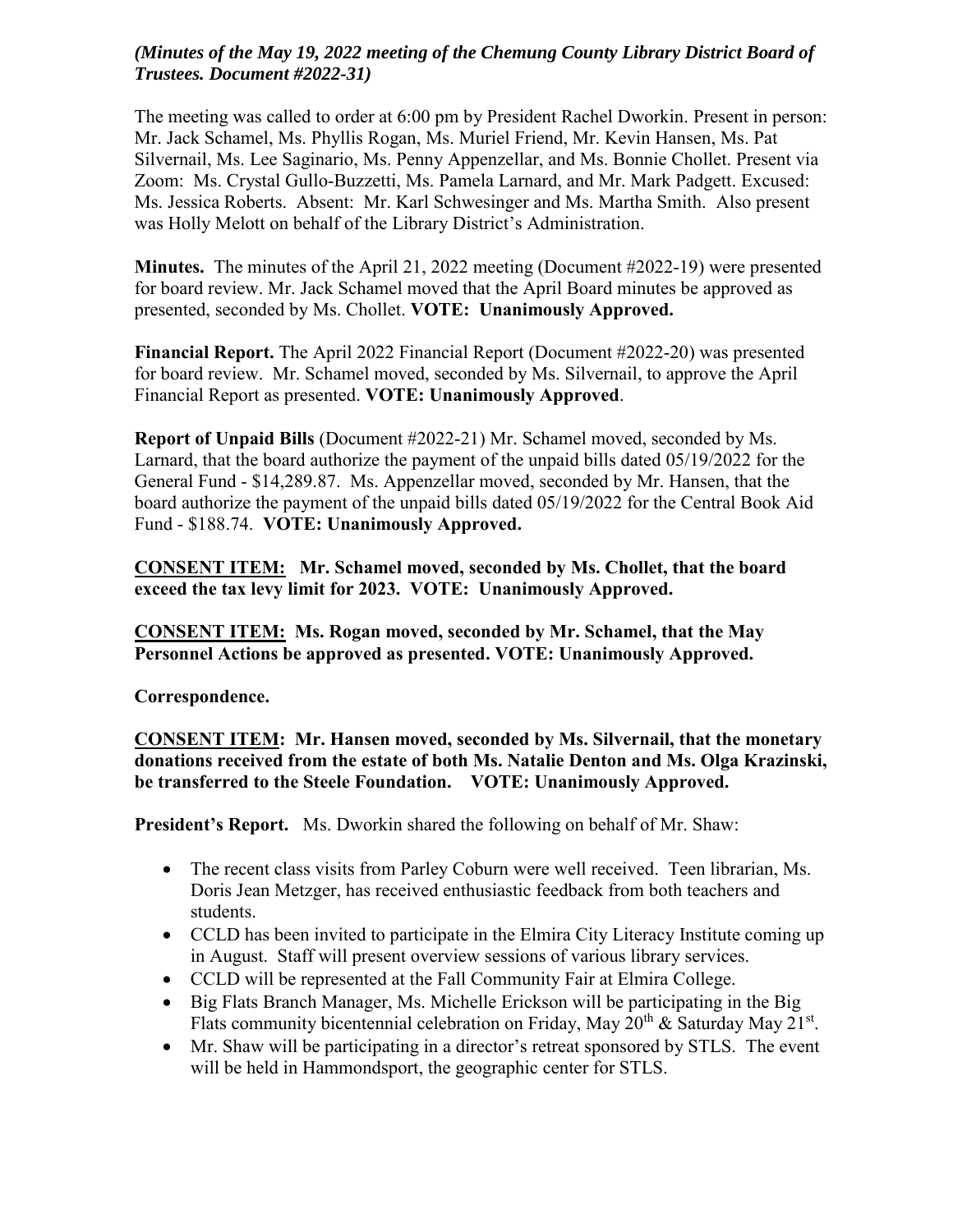**Director's Report –** noted above

**Executive Committee.** The report of the Executive Committee was presented in writing to the board (Document #2022-28).

**Budget & Finance Committee.** The report of the Budget & Finance Committee meeting was presented in writing to the board. (Document #2022-29)

**Buildings & Grounds Committee.** The report of the Buildings & Grounds Committee meeting was presented in writing to the board (Document #2022-30).

**Personnel Committee.** 

**Election & Continuity Committee. Report attached.**

**CONSENT ITEM: Ms. Rogan moved, seconded by Mr. Schamel, that the Election and Continuity Committee and the Election Commissioner are authorized to expend funds not to exceed \$4000 for the purpose of conducting the election. After the election, the Committee will submit the Board a financial report detailing those expenditures. VOTE: Unanimously Approved.** 

**CONSENT ITEM: Ms. Rogan moved, seconded by Mr. Schamel, that Sue Cook be appointed as Election Commissioner with the same duties and responsibilities as last year at a fixed fee of \$1,500. VOTE: Unanimously Approved.** 

**Advocacy Committee.** 

**Ms. Dworkin moved, seconded by Mr. Schamel, that the Board enter executive session. VOTE: Unanimously Approved.** 

**Mr. Hansen moved, seconded by Ms. Gullo-Buzzetti, that the Board exit executive session. VOTE: Unanimously Approved.** 

**Old Business.**

**New Business**.

**CONSENT ITEM: Ms. Dworkin moved, seconded by Ms. Chollet, that Ms. Tina Bevilacqua, be hired as an HR consultant at the rate of \$100/hr . VOTE: Unanimously Approved.** 

**Ms. Rogan moved, seconded by Ms. Appenzellar, to adjourn. VOTE: Unanimously Approved.** 

The next regular meeting of the board will be held on Thursday, June 16, 2022, at 6:00pm online via Zoom and in the auditorium of the Steele Memorial Library.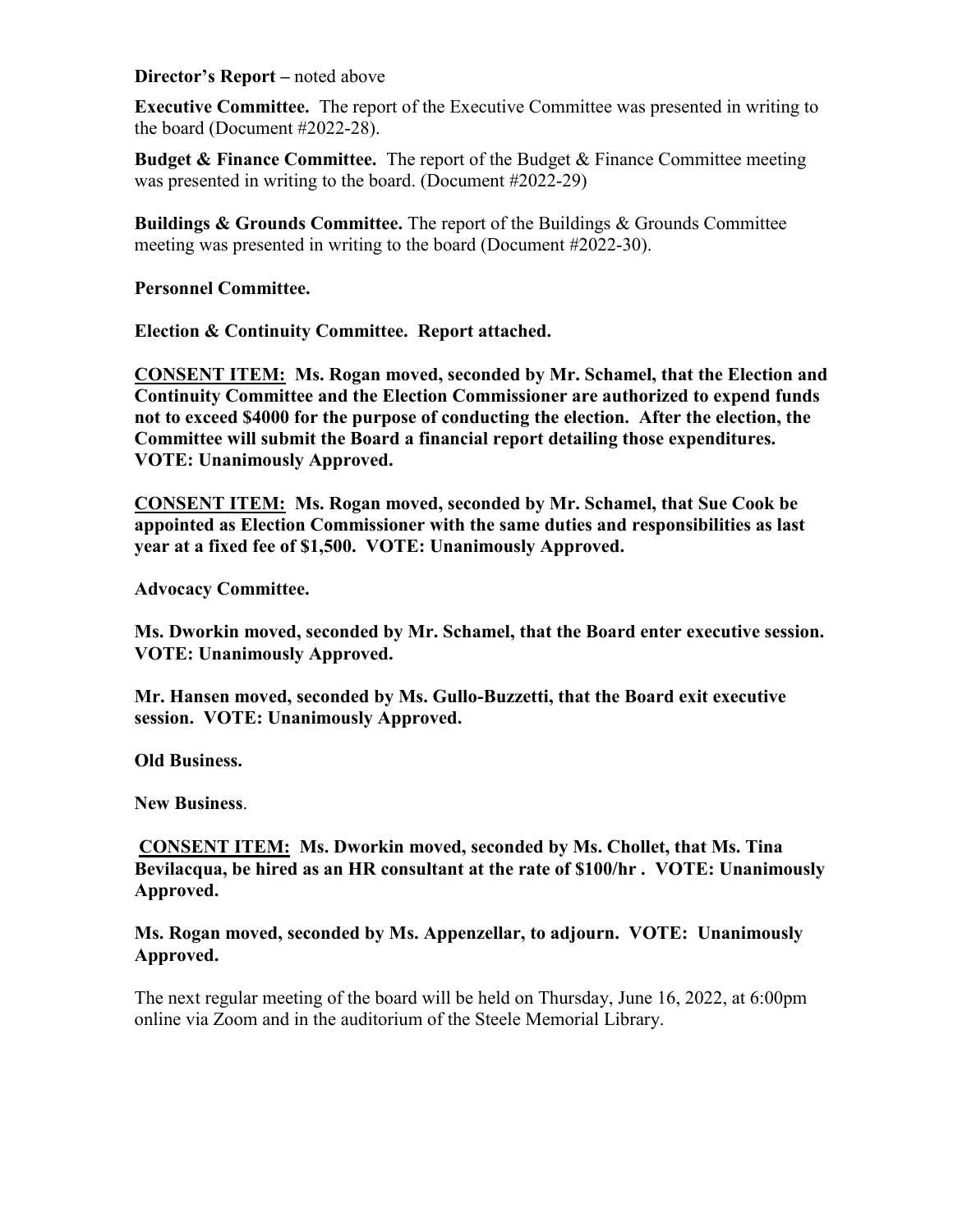#### **CHEMUNG COUNTY LIBRARY DISTRICT**

#### **4/30/2022**

| Income                                         | 2022 Annual Budget Received to Date |                         | <b>Balance</b><br>Remaining     | Percentage<br>Received | Percentage through<br>Year | Notes                                                                                     |
|------------------------------------------------|-------------------------------------|-------------------------|---------------------------------|------------------------|----------------------------|-------------------------------------------------------------------------------------------|
| Library Fines, Fees & Contributions            | $\mathbf S$                         | (241, 289)              | 298,439<br>-8                   | $-422.20%$             |                            | \$337.945 transferred to Steele Foundation - Denton & Krazinski donations                 |
| Grants (other than N.Y.S.)                     |                                     | <sup>\$</sup><br>48,731 |                                 |                        |                            | Friends:\$18,000Appalachian:\$27,080.85;United Way \$250;Arts Council \$3,200;SCRLC \$200 |
| Foundation Contributions (HH & Steele)         | <sup>\$</sup>                       | 20,000                  | 180,000                         | 10%                    |                            |                                                                                           |
| Library District Tax Receipts                  | $\mathbb{S}$<br>$3,194,512$ \$      | 3,194,512               | (0)                             | 100%                   |                            |                                                                                           |
| <b>PILOT</b> Funds                             | $\mathbf{s}$<br>$65,000$ \$         | 33,067                  |                                 | 51%                    |                            |                                                                                           |
| Interest on Investments                        | $\mathbf S$                         | 2,165                   | 5,835                           | 27%                    |                            |                                                                                           |
| <b>State Aid</b>                               |                                     |                         |                                 |                        |                            |                                                                                           |
| Central Library Development                    | <sup>\$</sup><br>57,200             |                         | 57,200                          | 0%                     |                            |                                                                                           |
| Central Book Aid                               | $\mathbb{S}$<br>46,898              |                         | 46,898                          | 0%                     |                            |                                                                                           |
| Local Library Services Aid                     | \$<br>26,025                        | 38,541<br>l \$          | (12,516)                        | 148%                   |                            |                                                                                           |
| Other State Aid - State Construction Funds     |                                     | 25,010<br><sup>\$</sup> |                                 |                        |                            |                                                                                           |
| <b>TOTAL INCOME</b>                            | S<br>3,654,785                      | $\mathsf{S}$            | 575,857                         | 85%                    | 42%                        |                                                                                           |
| <b>Expense</b>                                 | <b>Annual Budget</b>                | <b>Expended to Date</b> | <b>Balance</b>                  | Percent                | Percentage                 |                                                                                           |
| Personnel                                      |                                     |                         |                                 |                        |                            |                                                                                           |
| <b>Salaries</b>                                | 1,728,402                           | 662623.86 \$            | 1,728,402                       | 38%                    |                            |                                                                                           |
| Overtime & Holiday Salaries                    |                                     | 5,820                   | 18,407                          | 24%                    |                            |                                                                                           |
| <b>Employee Benefits</b>                       |                                     |                         |                                 |                        |                            |                                                                                           |
| <b>FICA</b>                                    | $133,852$ \$                        |                         | 83,557                          | 38%                    |                            |                                                                                           |
| NY State Retirement                            | $261,806$ \$                        |                         | 156,768                         | 40%                    |                            |                                                                                           |
| Medical & Dental                               |                                     | $231.986$ \$            | 272,172                         | 46%                    |                            |                                                                                           |
| Other (Disability, Wk. Comp, Unemp)            | $25,394$ \\$                        |                         | (1)                             | 100%                   |                            |                                                                                           |
| <b>Subtotal - Personnel Expenses</b>           | 2,677,839                           |                         | $1,081,159$ \$ 1,596,680        | 40%                    | 42%                        |                                                                                           |
| Contractual                                    |                                     |                         |                                 |                        |                            |                                                                                           |
| Equipment                                      |                                     | 1,323                   | 17,677                          | 0%                     |                            | 2021 purchases: I-pad & phones: \$772 Grant \$/\$240 Friends \$ - hotspots                |
| Telephone                                      | $10,800$ \$                         | 8,755                   | 2,045                           | 81%                    |                            |                                                                                           |
| Supplies                                       |                                     | 23,182                  | 22,018                          | 51%                    |                            | \$15,000=split w/STLS:P'sTestprep&Brainfuse/\$103 - Grant \$ T-lab supplies               |
| Travel & Continuing Education                  |                                     | 1.031                   | 9.595                           | 10%                    |                            |                                                                                           |
| Repairs & Maintenance                          |                                     | 5,597                   | 23,038                          | 20%                    |                            |                                                                                           |
| Postage                                        |                                     | 233                     | 2.692                           | 8%                     |                            |                                                                                           |
| Library Materials (books, video, etc.)         | 382,843 \$                          | 123,096                 | 259,747                         | 32%                    |                            | Gifts: \$4098; Grant \$4484.11                                                            |
| Utilities                                      | $59,000$ \ \$                       | 21,766                  | 37,234                          | 37%                    |                            |                                                                                           |
| <b>Building Cleaning Supplies</b>              |                                     | 7,870                   | 6,330                           | 55%                    |                            |                                                                                           |
| Fuel, Gas & Oil (Bookmobile)                   |                                     | 1,813                   | 1,287                           | 58%                    |                            |                                                                                           |
| Insurance                                      |                                     | 35,290                  | (590)                           | 102%                   |                            |                                                                                           |
| Vehicle Operation / Maintenance                | $5,000$ \ \ \$                      | 1,097                   | 3,903                           | 22%                    |                            |                                                                                           |
| Professional Fees (audit, engineer/legal fees) | 31,395                              | $\vert s$<br>13,947     | 17,448                          | 44%                    |                            |                                                                                           |
| Data Processing Expenses (Cost Share)          | $116, 134$ \$                       | 37,735                  | 78,399                          | 32%                    |                            |                                                                                           |
| Payment of Taxes                               |                                     | 3,716                   | 1,434                           | 72%                    |                            |                                                                                           |
| Library Programming                            | 39,897                              | 25,954<br>$\mathbf{S}$  | 13,943                          | 65%                    |                            | \$9273Grant/\$2269.45Friends/HH Friends \$505/Gift\$22                                    |
| Chemung County costs (B&G, vision)             |                                     | 4.838                   | 9.162                           | 35%                    |                            |                                                                                           |
| Capital Improvements STATE CONST see below     | 10,000                              |                         | 10,000                          | 0%                     |                            |                                                                                           |
| Contingency Fund                               | 51.641                              |                         | 51.641                          | 0%                     |                            | Insurance                                                                                 |
| <b>Subtotal Expenses</b>                       | $\mathbf{s}$<br>3,562,085           | <b>S</b>                | $1,412,101.74$ \ \ \$ 2,163,683 | 40%                    | 42%                        |                                                                                           |
| 2022 Projects:                                 |                                     | $\mathbb{S}$<br>13,700  |                                 |                        |                            | \$13,700 HH Pavilion - pd for by HH Foundatioin                                           |
| <b>TOTAL EXPENSES</b>                          | $\mathbf{s}$                        | 1,412,102               |                                 |                        |                            |                                                                                           |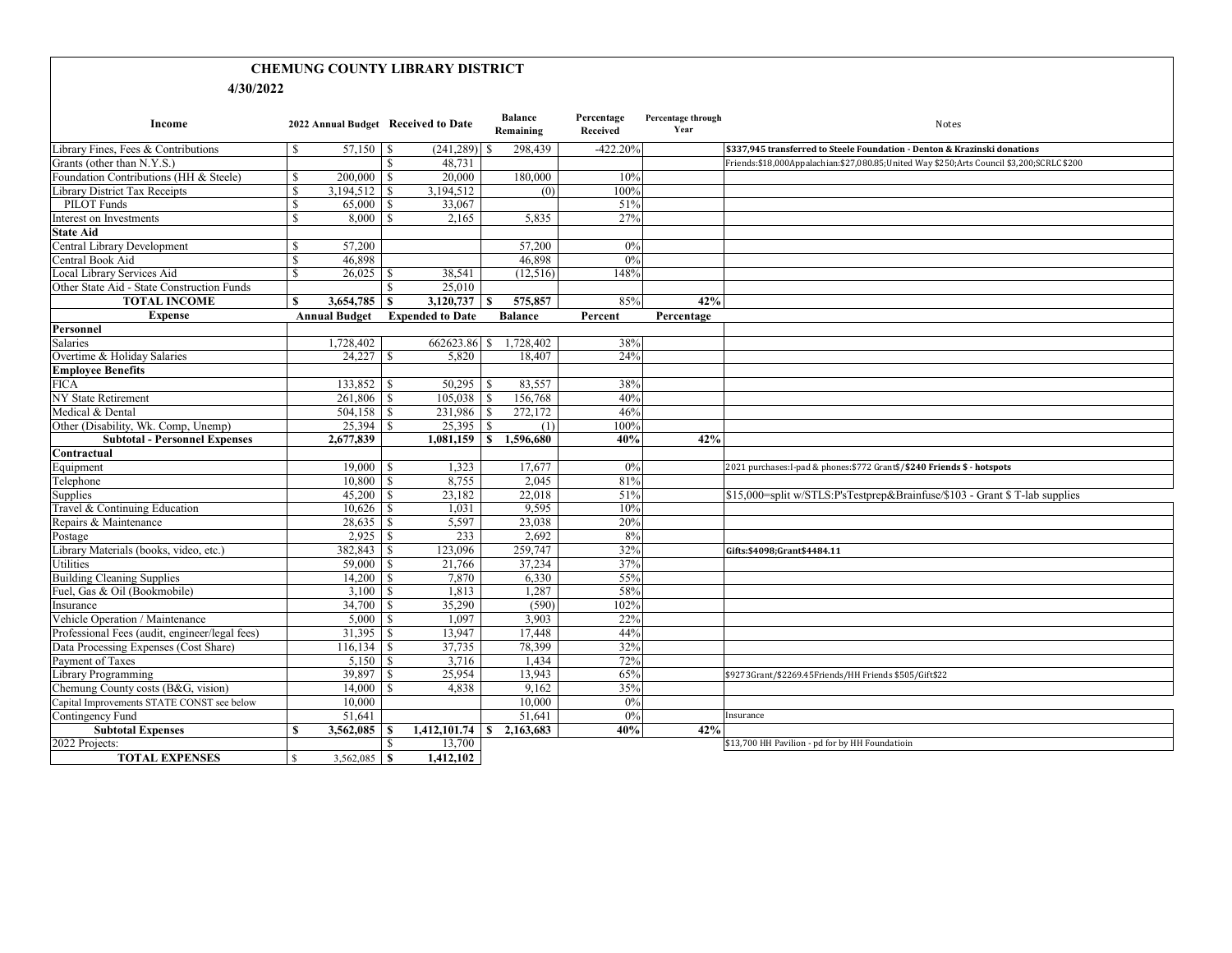12:39 PM

06/09/22

# **Chemung County Library District General Fund<br>Unpaid Bills Detail<br>As of June 16, 2022**

| Type<br>Date                                         |                                        | Memo                                                                                                                                                                           | <b>Open Balance</b>            |  |
|------------------------------------------------------|----------------------------------------|--------------------------------------------------------------------------------------------------------------------------------------------------------------------------------|--------------------------------|--|
| <b>Aleta Yarrow</b><br>Bill<br>Bill                  | 06/16/2022<br>06/16/2022               | "Animal Planters" - 7/5 @ HH<br>"Paper Feathers" - art class ST - via Zoom - 6/14 pd w/grant funds                                                                             | 270.00<br>230.00               |  |
| <b>Total Aleta Yarrow</b>                            |                                        |                                                                                                                                                                                | 500.00                         |  |
| <b>Baker &amp; Taylor Books</b><br>Bill              | 06/16/2022                             | Book purchase -St Juv -May                                                                                                                                                     | 1,909.21                       |  |
| <b>Total Baker &amp; Taylor Books</b>                |                                        |                                                                                                                                                                                | 1,909.21                       |  |
| Brodart Co.<br>Bill                                  | 06/16/2022                             | processing labels -- invoice # 603940                                                                                                                                          | 46.23                          |  |
| Total Brodart Co.                                    |                                        |                                                                                                                                                                                | 46.23                          |  |
| <b>Bryan Boynton</b><br>Bill                         | 06/16/2022                             | IT phone stipend for on call - for 2nd quarter 2022                                                                                                                            | 90.00                          |  |
| <b>Total Bryan Boynton</b>                           |                                        |                                                                                                                                                                                | 90.00                          |  |
| <b>Chemung Canal Trust Company</b><br>Bill<br>Bill   | 06/16/2022<br>06/16/2022               | Mastercard charges-Adult/Juv/BF/Bkm prog/GenealogyMkting/Comp software/T-Lab supplies<br>Mastercard charges-Adult/Juv/BF/Bkm prog/GenealogyMkting/Comp software/T-Lab supplies | 1,344.97<br>117.97             |  |
| <b>Total Chemung Canal Trust Company</b>             |                                        |                                                                                                                                                                                | 1,462.94                       |  |
| Cris Johnson<br>Bill                                 | 06/16/2022                             | 7/8 program @ VE - SRC                                                                                                                                                         | 395.00                         |  |
| <b>Total Cris Johnson</b>                            |                                        |                                                                                                                                                                                | 395.00                         |  |
| Deborah L. Brimmer<br>Bill                           | 06/16/2022                             | IT phone stipend for on call - for 2nd quarter 2022                                                                                                                            | 90.00                          |  |
| Total Deborah L. Brimmer                             |                                        |                                                                                                                                                                                | 90.00                          |  |
| Erica Unterman<br>Bill                               | 06/16/2022                             | "Woven Dreams Webs" - St 6/21                                                                                                                                                  | 300.00                         |  |
| <b>Total Erica Unterman</b>                          |                                        |                                                                                                                                                                                | 300.00                         |  |
| Filomena Jack<br>Bill                                | 06/16/2022                             | Art class - St- pd w/grant funds via Zoom 6/22                                                                                                                                 | 232.80                         |  |
| Total Filomena Jack                                  |                                        |                                                                                                                                                                                | 232.80                         |  |
| <b>Glenice Peel</b><br>Bill                          | 06/16/2022                             | Story hour program @ St - 6/7, 6/14, 6/21, 6/28                                                                                                                                | 500.00                         |  |
| <b>Total Glenice Peel</b>                            |                                        |                                                                                                                                                                                | 500.00                         |  |
| <b>ID Booth</b><br>Bill                              | 06/16/2022                             | Lightbulbs - St                                                                                                                                                                | 475.50                         |  |
| <b>Total ID Booth</b>                                |                                        |                                                                                                                                                                                | 475.50                         |  |
| John van Otterloo<br>Bill                            | 06/16/2022                             | IT phone stipend for on call - for 2nd quarter 2022                                                                                                                            | 90.00                          |  |
| Total John van Otterloo                              |                                        |                                                                                                                                                                                | 90.00                          |  |
| <b>MidWest Tape</b><br>Bill                          | 06/16/2022                             | May Av purchases HH//St/Juv/WE                                                                                                                                                 | 4,023.01                       |  |
| <b>Total MidWest Tape</b>                            |                                        |                                                                                                                                                                                | 4,023.01                       |  |
| Southern Tier Library System<br>Bill<br>Bill<br>Bill | 06/16/2022<br>06/16/2022<br>06/16/2022 | Quarterly STLS IT Contract - Costshare 2nd quarter - BF, HH, ST, WE<br>DownL audio -Invoice #3675-fiction<br>DownL audio -Invoice #3676-fiction                                | 35,035.50<br>2,257.31<br>47.95 |  |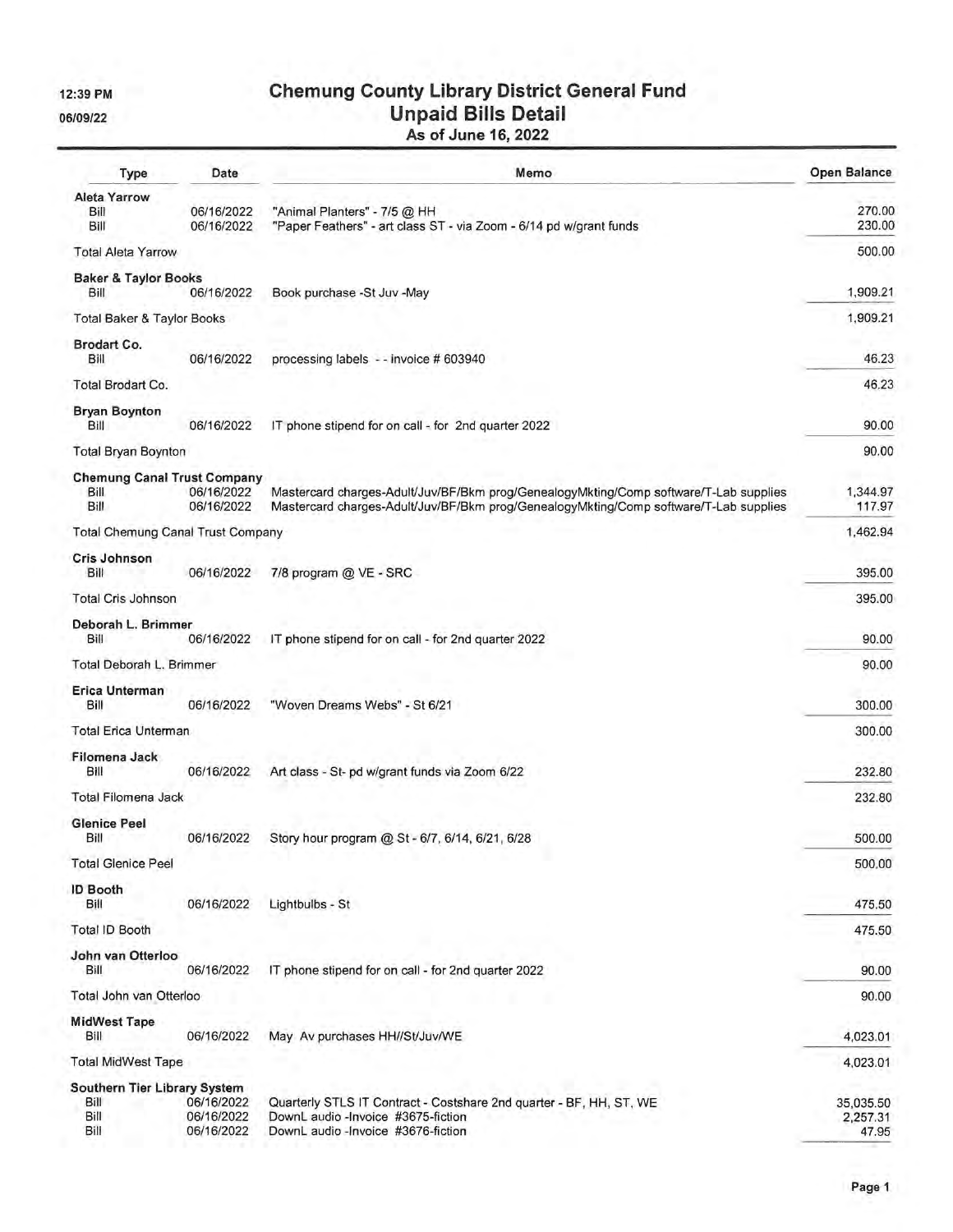12:39 PM

06/09/22

# **Chemung County Library District General Fund<br>Unpaid Bills Detail<br>As of June 16, 2022**

| <b>Type</b>                     | Date                                      | Memo                                        | <b>Open Balance</b> |
|---------------------------------|-------------------------------------------|---------------------------------------------|---------------------|
|                                 | <b>Total Southern Tier Library System</b> |                                             | 37,340.76           |
| <b>Transparent Language</b>     |                                           |                                             |                     |
| <b>Bill</b>                     | 06/16/2022                                | C                                           | 1,600.00            |
|                                 | <b>Total Transparent Language</b>         |                                             | 1,600.00            |
| <b>Wenzel Landscaping</b>       |                                           |                                             |                     |
| Bill                            | 06/16/2022                                | Steele parking lot paving - invoice #105007 | 5,868.00            |
| <b>Total Wenzel Landscaping</b> |                                           |                                             | 5,868.00            |
| <b>TOTAL</b>                    |                                           |                                             | 54,923.45           |
|                                 |                                           |                                             |                     |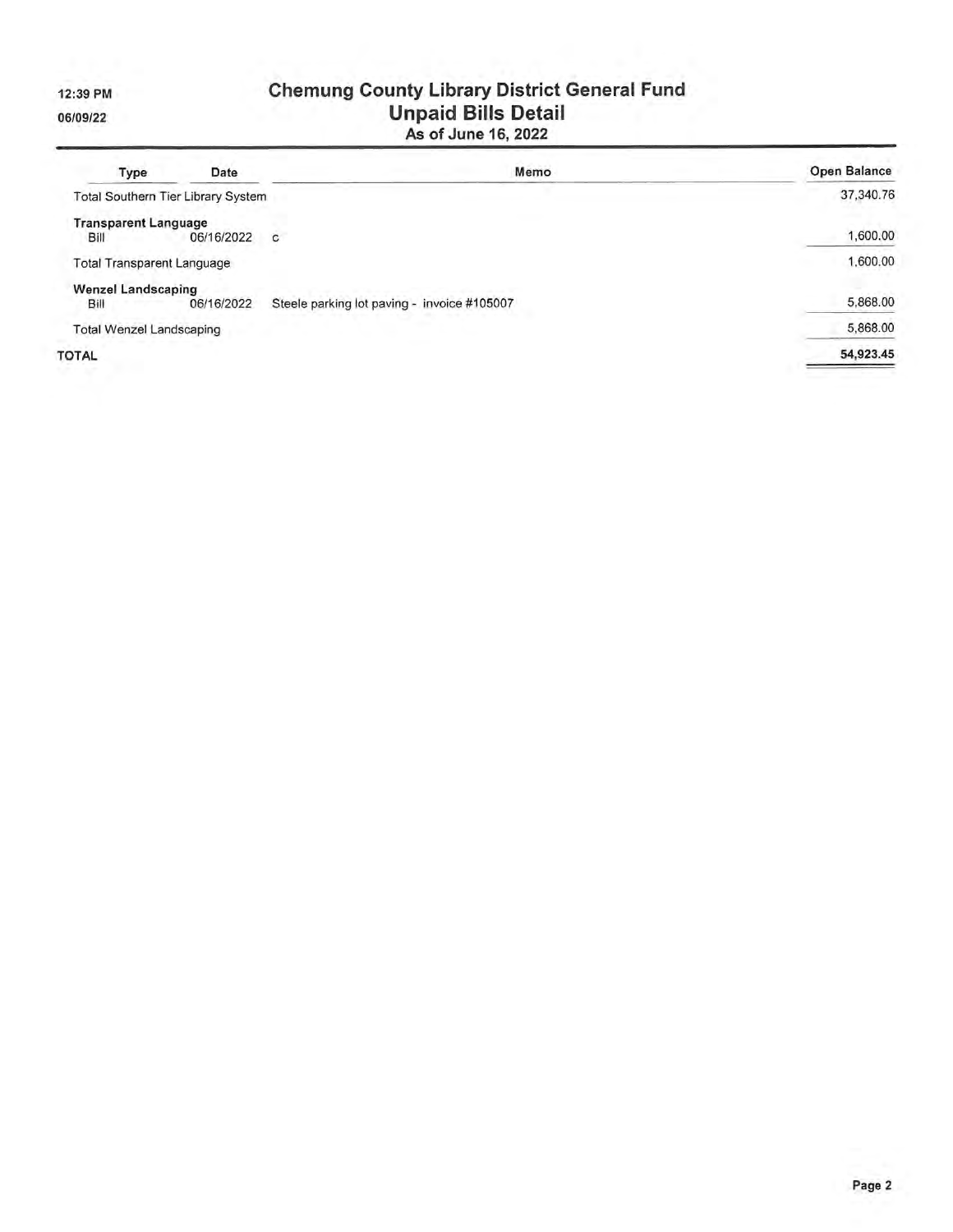12:17 PM 06/07/22

# **Central Library District and Central Book Aid Fund** Unpaid Bills Detail<br>As of June 16, 2022

| Type                                  | Date                                      | Memo                                  | <b>Open Balance</b> |  |  |
|---------------------------------------|-------------------------------------------|---------------------------------------|---------------------|--|--|
| <b>Baker &amp; Taylor Books</b>       |                                           |                                       |                     |  |  |
| Bill                                  | 06/16/2022                                | Reference materials - Acct # C0010083 | 241.76              |  |  |
| <b>Total Baker &amp; Taylor Books</b> |                                           |                                       | 241.76              |  |  |
| Midwest Tape, LLC                     |                                           |                                       |                     |  |  |
| Bill                                  | 06/16/2022                                | May Av purchases                      | 211.29              |  |  |
| <b>Total Midwest Tape, LLC</b>        |                                           |                                       | 211.29              |  |  |
| Southern Tier Library System          |                                           |                                       |                     |  |  |
| Bill                                  | 06/16/2022                                | Downloadable e-books -invoice #3676   | 4,688.86            |  |  |
|                                       | <b>Total Southern Tier Library System</b> |                                       | 4,688.86            |  |  |
| TOTAL                                 |                                           |                                       | 5,141.91            |  |  |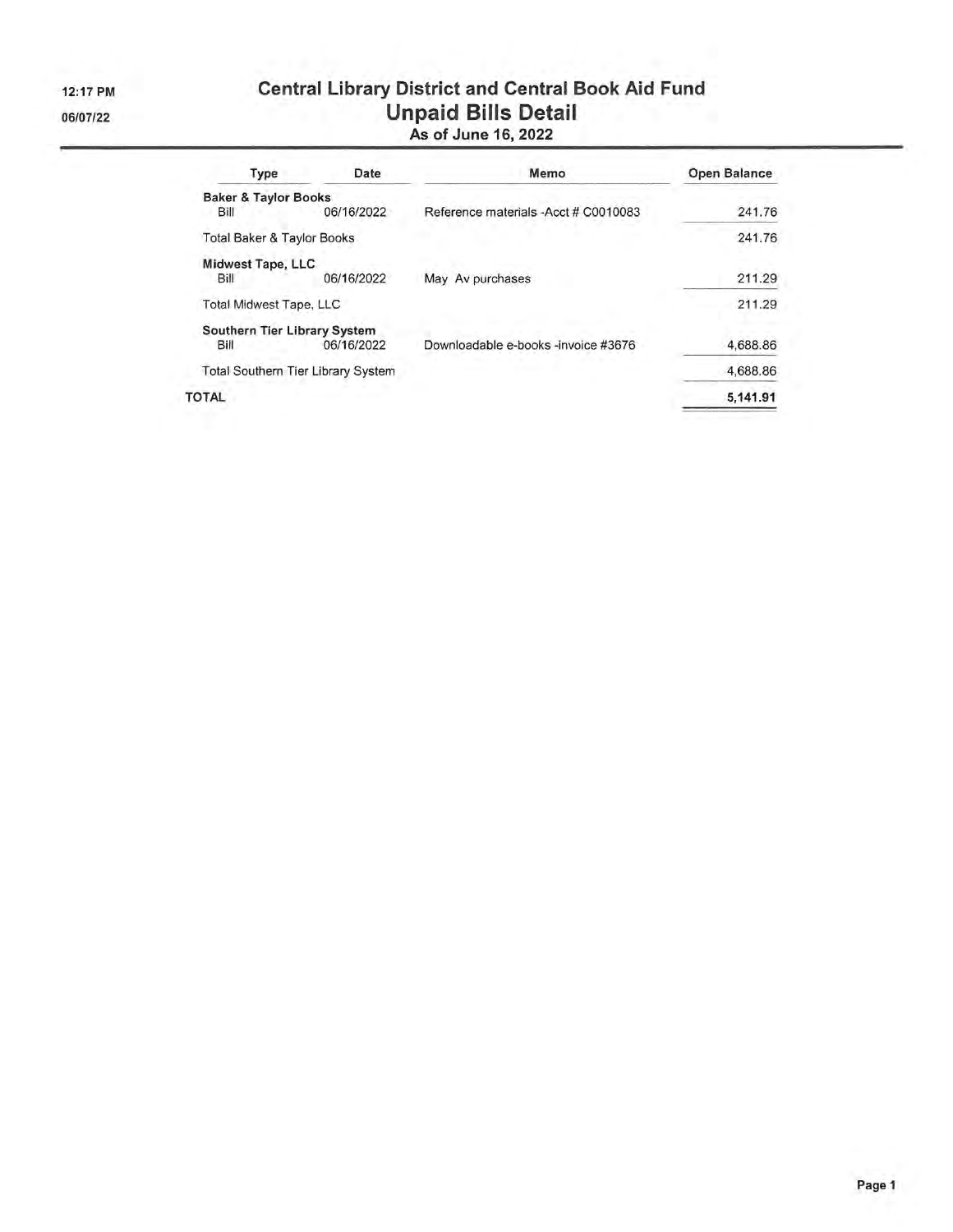12:55 PM

06/01/22

## **Chemung County Library District General Fund Unpaid Bills Detail** As of June 1, 2022

| Type                                         | Date       | Memo                                                                   | Open Balance |
|----------------------------------------------|------------|------------------------------------------------------------------------|--------------|
| 4imprint, Inc.<br>Bill                       | 06/01/2022 | CCLD flash drives for all libraries                                    | 953.95       |
| Total 4imprint, Inc.                         |            |                                                                        | 953.95       |
| Ari Wilkins<br>Bill                          | 06/01/2022 | "Beginning African American Genealogy: via Zoom 6/14/2022 - St         | 125.00       |
| <b>Total Ari Wilkins</b>                     |            |                                                                        | 125.00       |
| <b>Blackstone Publishing</b><br>Bill         | 06/01/2022 | Audiobooks: BF & St - invoice 2040849, 2040504 & 2044486               | 236.00       |
| <b>Total Blackstone Publishing</b>           |            |                                                                        | 236.00       |
| <b>Chemung County Sewer District</b><br>Bill | 06/01/2022 | 2022 fees for HH                                                       | 390.31       |
| <b>Total Chemung County Sewer District</b>   |            |                                                                        | 390.31       |
| Dataflow, Inc.<br>Bill                       | 06/01/2022 | flyers for Teen Programming - invoice #387034                          | 78.00        |
| Total Dataflow, Inc.                         |            |                                                                        | 78.00        |
| Demco, Inc.<br>Bill                          | 06/01/2022 | processing supplies invoice #7130863                                   | 174.15       |
| Total Demco, Inc.                            |            |                                                                        | 174.15       |
| <b>Eastern Copy Products</b>                 |            |                                                                        |              |
| Bill                                         | 06/01/2022 | Steele Patron copiers - annual fee 6/1/22-05/31/23- invoice #IN3397244 | 816.30       |
| <b>Total Eastern Copy Products</b>           |            |                                                                        | 816.30       |
| Ingram Library Services<br>Bill              | 06/01/2022 | May Library material -                                                 | 9,109.28     |
| <b>Total Ingram Library Services</b>         |            |                                                                        | 9,109.28     |
| Jennifer Sekella                             |            |                                                                        |              |
| Bill                                         | 06/01/2022 | Homeschool group programming @ WE - 5/11, 5/18, 5/25                   | 300.00       |
| <b>Total Jennifer Sekella</b>                |            |                                                                        | 300.00       |
| <b>Laurie Garner</b><br>BIII                 | 06/01/2022 | patron refund for lost juv item                                        | 18.00        |
| <b>Total Laurie Garner</b>                   |            |                                                                        | 18.00        |
| Lerner Publishing Group<br>Bill              | 06/01/2022 | St Juv materials -invoice #1421279                                     | 14.24        |
| <b>Total Lerner Publishing Group</b>         |            |                                                                        | 14.24        |
| Library Ideas LLC<br>Bill                    | 06/01/2022 | Library Materials - HH JUV pd w/HH Friends \$ - invoice #87220         | 47.15        |
| Total Library Ideas LLC                      |            |                                                                        | 47.15        |
| <b>Mobile Beacon</b><br>Bill                 | 06/01/2022 | Wireless HotSpots service - pd w/Friends funds ref #MB-144784          | 66.00        |
| Total Mobile Beacon                          |            |                                                                        | 66.00        |
| <b>Penworthy Company</b><br>Bill             | 06/01/2022 | Library materials Horseheads - HH Juv -invoice #0582083-IN             | 1,116.28     |
| Total Penworthy Company                      |            |                                                                        | 1,116.28     |
| Rebecca Jackson<br>Bill                      | 06/01/2022 | reimbursement for homeschool program 12/21/21-05/21/22                 | 431.39       |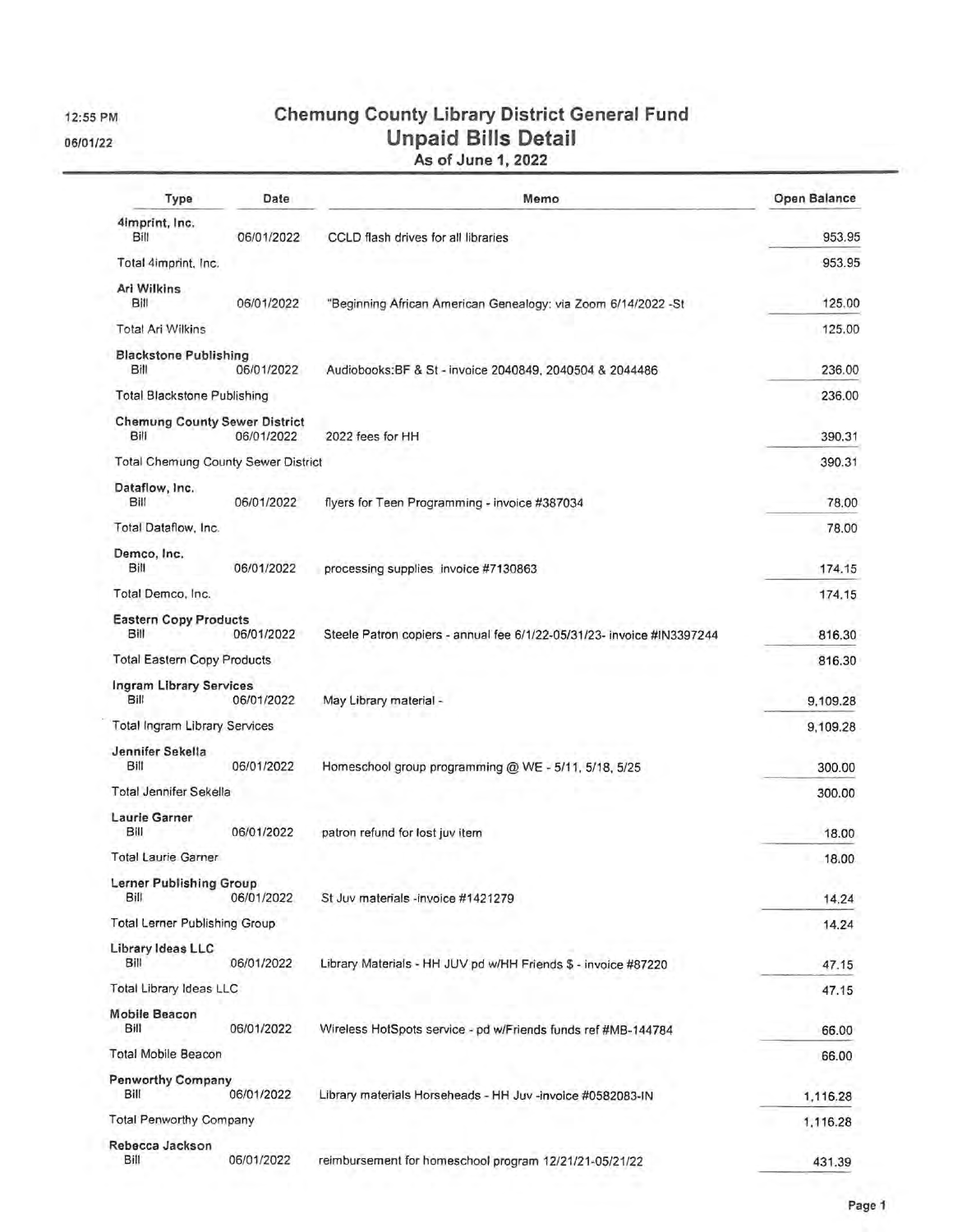12:55 PM 06/01/22

**Chemung County Library District General Fund** Unpaid Bills Detail<br>As of June 1, 2022

| Type                          | <b>Date</b> | Memo                                                        | Open Balance |  |  |
|-------------------------------|-------------|-------------------------------------------------------------|--------------|--|--|
| Total Rebecca Jackson         |             |                                                             | 431.39       |  |  |
| Sayles & Evans<br>Bill        | 06/01/2022  | Altorney fees - General Svcs through 03/31/2022 bill #10457 | 84.00        |  |  |
| Total Sayles & Evans          |             |                                                             | 84.00        |  |  |
| Susan Keough<br>Bill          | 06/01/2022  | DIY Chalkboards - Adult program @ HH -6/14/22               | 250.00       |  |  |
| Total Susan Keough            |             |                                                             | 250.00       |  |  |
| Town of Big Flats<br>Bill     | 06/01/2022  | Water bill 02/01/2022-05/02/2022 -BF                        | 58.83        |  |  |
| Total Town of Big Flats       |             |                                                             | 58.83        |  |  |
| Vasco Brands, Inc.<br>Bill    | 06/01/2022  | cleaning supplies all libraries -invoice #132634            | 907.21       |  |  |
| Total Vasco Brands, Inc.      |             |                                                             | 907.21       |  |  |
| Village of Horseheads<br>Bill | 06/01/2022  | 01/28/2022 04/30/2022 water bill HH                         | 71.74        |  |  |
| Total Village of Horseheads   |             |                                                             | 71.74        |  |  |
| TOTAL                         |             |                                                             | 15,247.83    |  |  |

 $\mathbf{r}$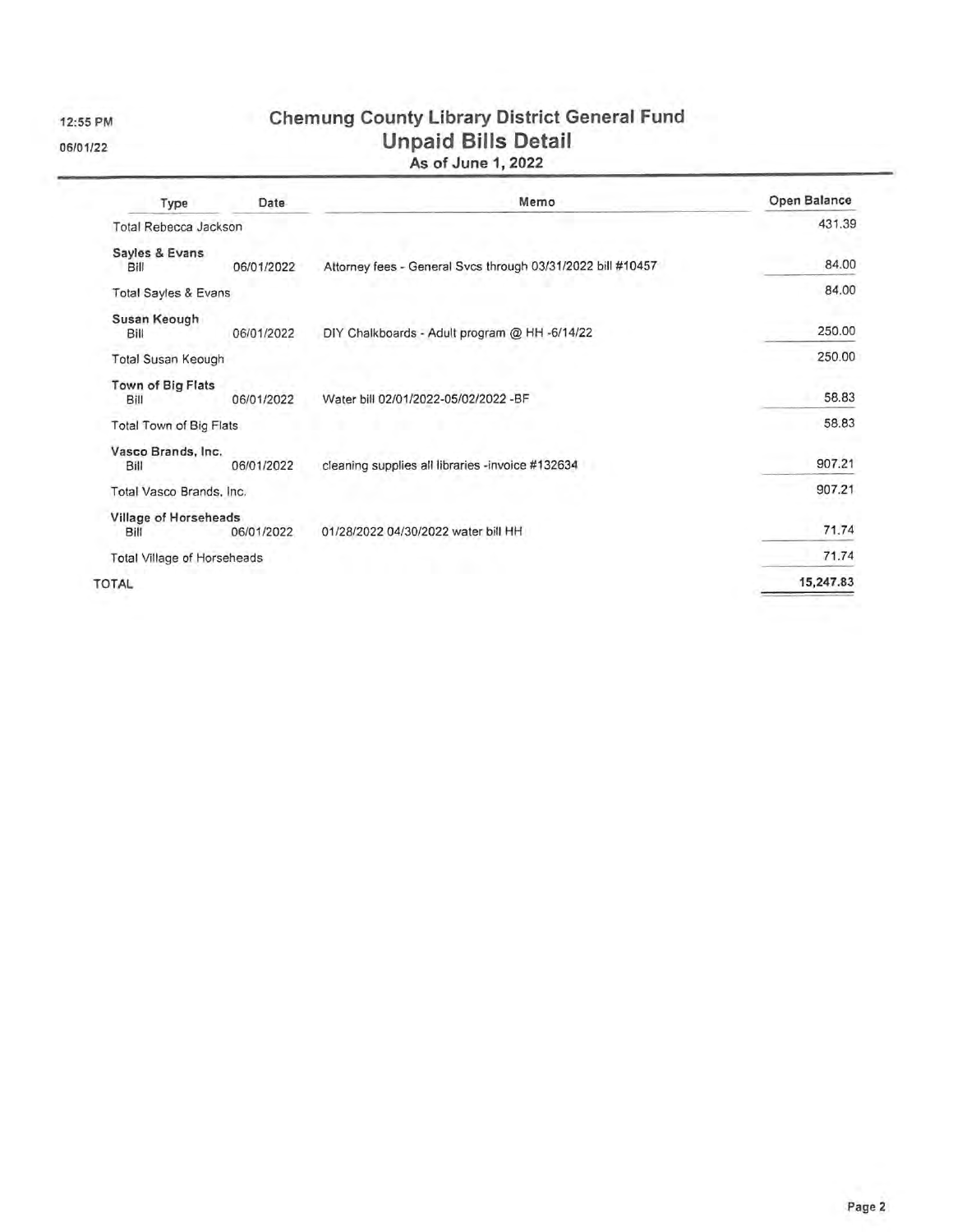12:49 PM

06/01/22

## **Central Library District and Central Book Aid Fund Unpaid Bills Detail** As of June 1, 2022

| Type                           | Date                               | Memo                                | Open Balance |  |  |
|--------------------------------|------------------------------------|-------------------------------------|--------------|--|--|
| <b>Ingram Library Services</b> |                                    |                                     |              |  |  |
| Bill                           | 06/01/2022                         | May Library material -              | 67.33        |  |  |
| Total Ingram Library Services  |                                    |                                     | 67.33        |  |  |
| Southern Tier Library System   |                                    |                                     |              |  |  |
| Bill                           | 06/01/2022                         | Downloadable e-books -invoice #3669 | 60.00        |  |  |
|                                | Total Southern Tier Library System |                                     | 60.00        |  |  |
| <b>TOTAL</b>                   |                                    |                                     | 127.33       |  |  |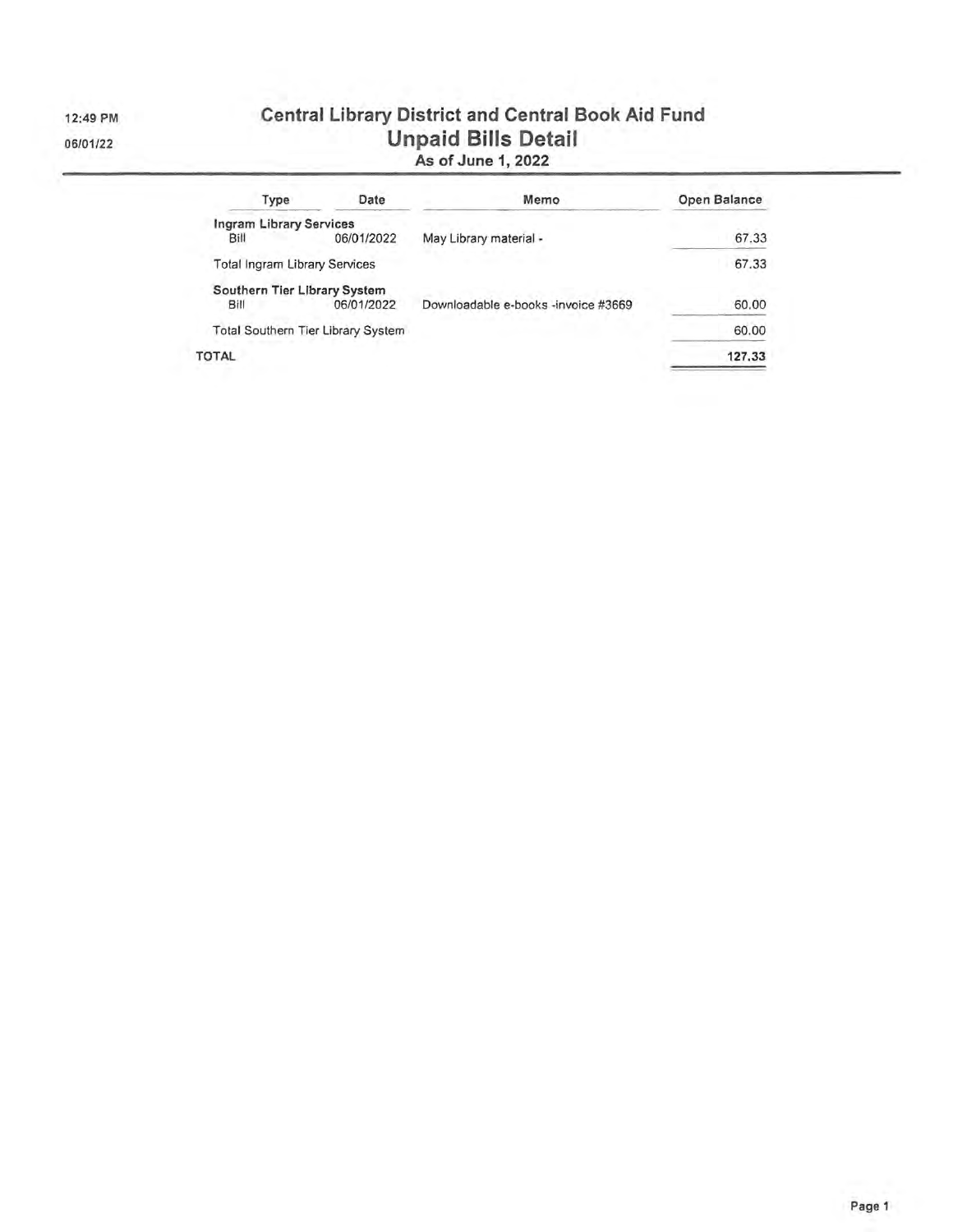#### **Document #2022-34**

#### **Report of the June 1, 2022 meeting of the Executive Committee of the Chemung County Library District:**

The meeting came to order at 6:00pm. Attending the meeting from the Executive Committee were Rachel Dworkin, Jack Schamel, Phyllis Rogan, and Martha Smith. Board members attending were Lee Saginario, Pat Silvernail, Pam Larnard, Jessica Roberts, Karl Schwesinger, Penny Appenzellar, Mark Padgett, Kevin Hansen, and Crystal Gullo-Buzzetti, Ronald Shaw and Holly Melott, CCLD management, were also present.

UNPAID BILLS: Ms. Melott submitted the Unpaid Bill List dated 06/01/22 in the amount of \$15,247.83 for the General Fund and \$127.33 for the Central Library District and Central Book Aid Fund. **Ms. Dworkin moved, seconded by Mr. Schamel, to approve payment of the General and Central Library District and Central Book Aid Fund bills as submitted in writing. VOTE: Unanimously Approved.** 

Mr. Shaw reported on the following:

- Wenzel Landscaping will monitor the weather for the next 2 weeks, then schedule a time to address the concerns in the Steele parking lot.
- No further updates are available from Elmira Structures, concerning the repair of the wall at Steele and the installation of a ventilation system in the MakerSpace.
- Continuing to monitor and adhere to CDC guidelines concerning Covid protocol.
- The use of masks, trainings, and staff evaluations will be discussed at the Department Head meeting scheduled for Tuesday 6/7/22.
- A link for required trainings will be sent to board members.
- Librarian, Jennie Lewis, received a \$1,000 grant from the Arts Council which will be used for additional adult art classes.

#### **Ms. Dworkin moved, seconded by Mr. Schamel, that the board rescind the offer to hire Ms. Tina Bevilacqua, and hire Matt Burr as an HR consultant at a rate of \$150/hour. VOTE: Unanimously Approved.**

The meeting adjourned at 6:15 pm. The next meeting of the Executive Committee of the Chemung County Library District will be held on Wednesday, July 6, 2022 at 6 pm via Zoom.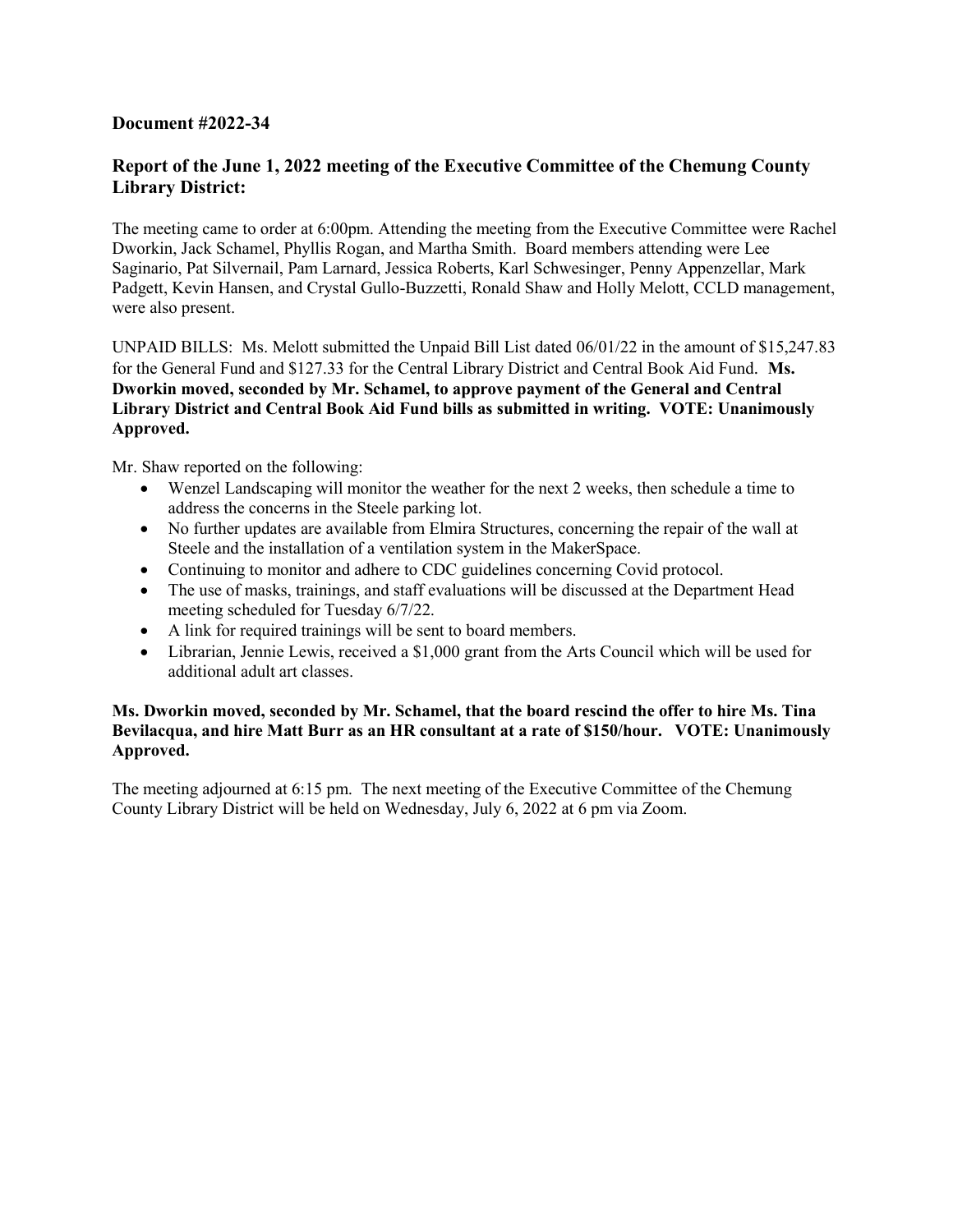#### **Document #2022-35**

#### **Report of the June 8, 2022 meeting of the Budget & Finance Committee of the Chemung County Library District.**

Attending the meeting via Zoom: Mr. Jack Schamel and Ms. Rachel Dworkin. Also in attendance Holly Melott and Ron Shaw, CCLD Administration. The meeting opened at 8:45 a.m.

Ms. Melott presented the May 31, 2022 Financial Report to the Committee. The report will be forwarded to the full CCLD board for its consideration.

Ms. Melott presented the Unpaid Bill List dated June 16, 2022 for the General Fund - \$53,323.45, for the CBA Fund - \$5,141.91; Details will be forwarded to the full CCLD board for its consideration.

The initial draft of the 2023 Budget was presented.

The meeting adjourned at 8:55 a.m. The next meeting of the Budget & Finance Committee will be held on Wednesday, July 13, 2022 at 8:45 a.m. via Zoom.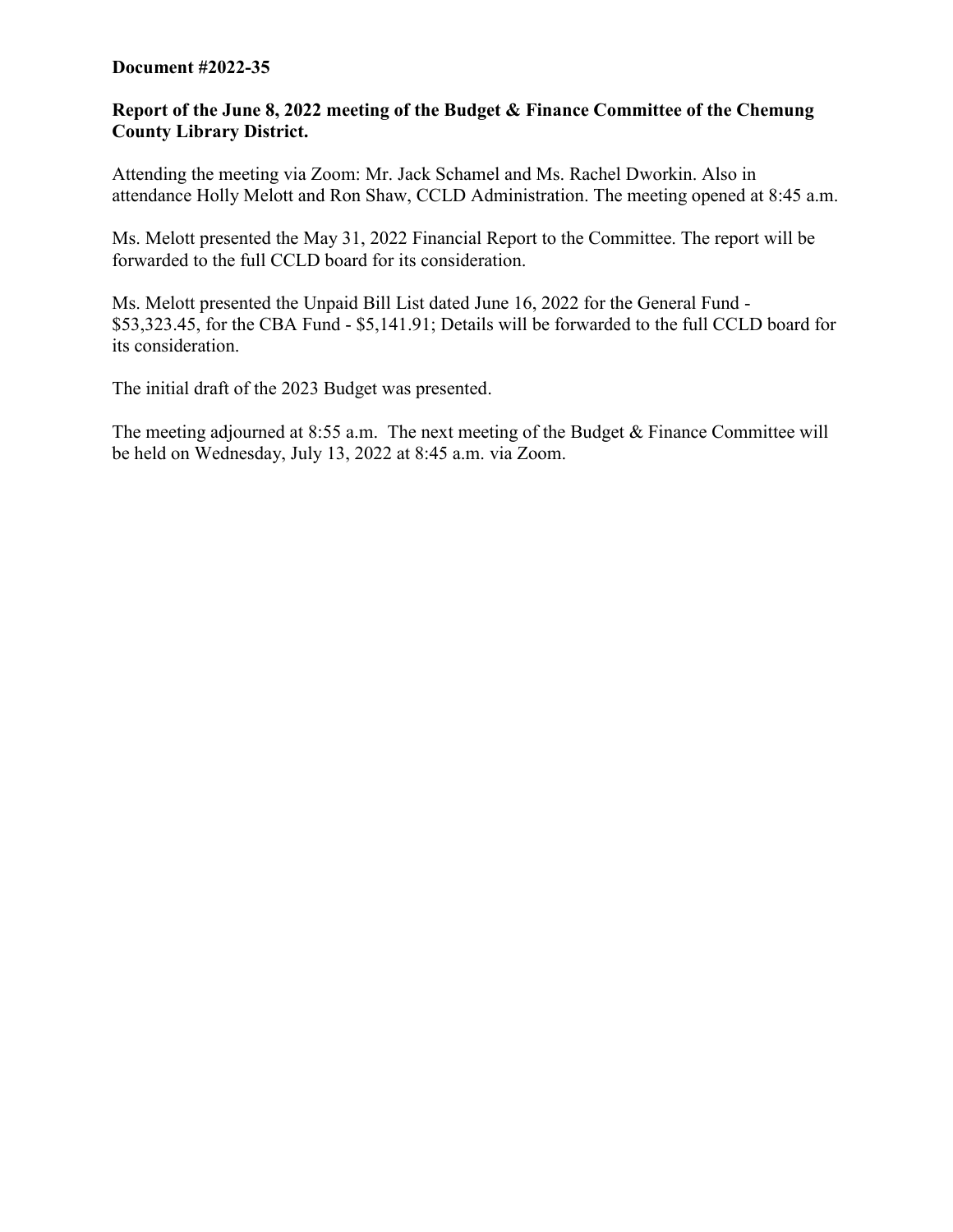#### **Major accomplishments:**

Worked on 2023 Budget

Met with supervisors to discuss procedures to follow when a patron becomes belligerent with staff.

Working with staff and Elmira City School District to provide presentations at the ECSD Literacy Institute on August 23, 24.

Had a meeting with ECSD Library Media Specialist Sonia Barchet where we discussed the similarities and differences in collections, services and audiences of our respective institutions.

Attended Rotary Club of Elmira meetings. Attended ECSD School Board meeting. Attended ECSD policy Committee meeting. Attended STLS Director's Advisory Council meetings.

#### **December Labor Management Meeting: Not held**

**Department Head Meeting:** IT has been patching all District computers for a Microsoft vulnerability; new patron computers are at Steele- the branches will be done soon; there is no wifi time limit for patrons.

Staff evaluations are due by June  $30<sup>th</sup>$ ; staff will continue to wear masks but we may go optional in the near future; Workplace Violence, Active Shooter Sexual Harassment and Autism webinars are to be completed by June  $30<sup>th</sup>$ ; latest CDC guidance for COVID was distributed.

The telehealth kit has arrived but is not yet ready for circulation. This kit came from a grant; it will circulate with a chrome-book, case, hotspot with a mic, gov. brochures, pens & paper, etc. It will be a 7 day circ with one renewal. Holds can be placed, but only by CCLD patrons.

The marketing plan is getting worked on.

**CCLD Issues:** Issues with patrons sleeping/passed out at SML. Staff has been given instructions on how to deal with these situations.

**Friends meeting:** Attended the Friends meeting Annual meeting. We are going to allow (COVID dependent) a hybrid attendance model for the "Books Sandwiched In."

#### **STLS Issues:**

**Major Patron conversations:** Conversations with patrons who are violating the patron code of conduct.

#### **Programs attended:**

Workshops attended: **Doing the Work Externally and Internally: Race, Equity, Diversity and Inclusion through WebJunction**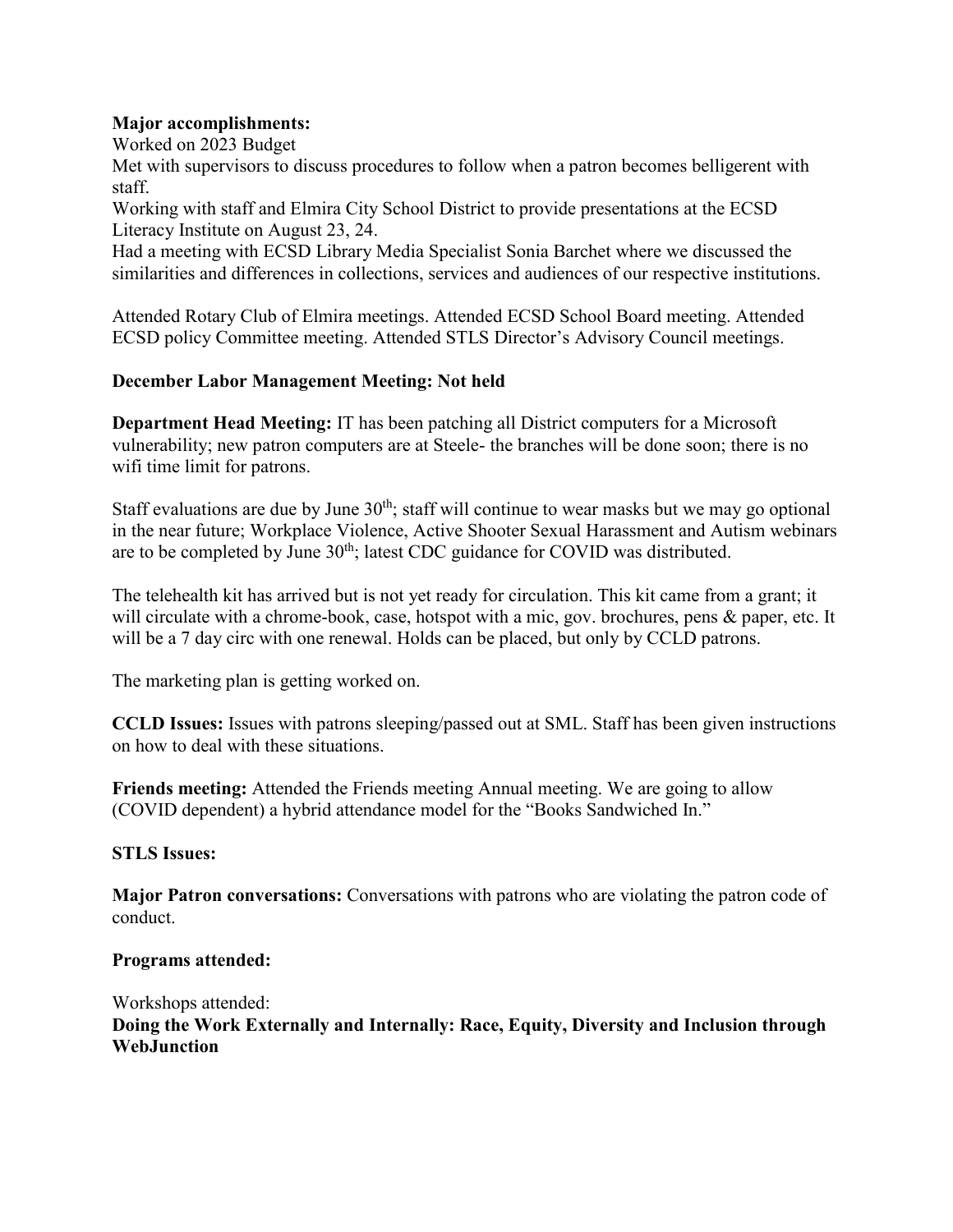How does a library respond to a community in deep crisis around race and social justice? That's the question that Richland Library in Columbia, S.C., grappled with in 2015. Recognizing that there was no single answer, they launched initiatives on multiple internal and external fronts. Starting with a Social Awareness Taskforce, geared toward community engagement and courageous conversations, they explored topics surrounding social and criminal justice, women's rights and race. By using innovative approaches like Circles of Dialogue and mobile empathy labs, nearly 1,500 people have participated in the library's race, equity and inclusion programming. To further their efforts, they have also focused internally, empowering staff to lead the charge to understand their biases, macroaggressions, and cultural competence through Let's Talk gatherings, Check Your Bubble worksheets, and other effective tools. Hearing how Richland Library moved the needle on honest dialogue, empathy, and equity with their staff and community, you will be inspired to dig in and do the work at your own library.

#### **Eliminating Late Fines is a Win-Win for Your Library and Community through WebJunction**

Libraries have traditionally charged overdue fines for three reasons: to generate revenue, to get materials back on time, and to teach responsibility. But what if all of these assumptions are wrong? It turns out they are!

In this webinar, you will discover why these reasons are old fashioned, incorrect notions that create a barrier for many people. You will hear how eliminating fines can lead to an increase in library use and circulation, with no negative effects. Presenters Beth Crist and Meg DePriest will review the research and results from the growing number of libraries across the country that have ditched late fines and coaxed new and former users to their doors. They will discuss how to gather your libraries' data and patron stories to create advocacy tools. They will share talking points, tips, and an advocacy tool you can use to build a case to eliminate fines in your library. It's a win-win for your library and community!

At the end of this one-hour webinar, participants will:

- Understand, and be able to explain to others, why the traditional notions about late fines and their effectiveness are incorrect
- Be well-equipped to gather their libraries' data and patron stories to create advocacy tools
- Feel inspired to advocate for ditching late fines at their libraries in order to provide more equitable service

#### **Eliminating Library Fines: Improving Community Access, Equity and Usage**

This webinar explores going (and staying) fine-free as a social justice issue and as a revenue issue. Presenters will discuss considerations such as the barriers to access for those facing financial insecurity, the cost to collect fines often exceeds the revenue they bring in, and that many libraries report that patrons return more items after going fine-free. Learn how to:

- Implement a strategic approach to going fine-free, from testing and refining messaging, to addressing common objections or concerns.
- Gather the data and stories needed to make the case to staff, administration, funders, and community across the political spectrum.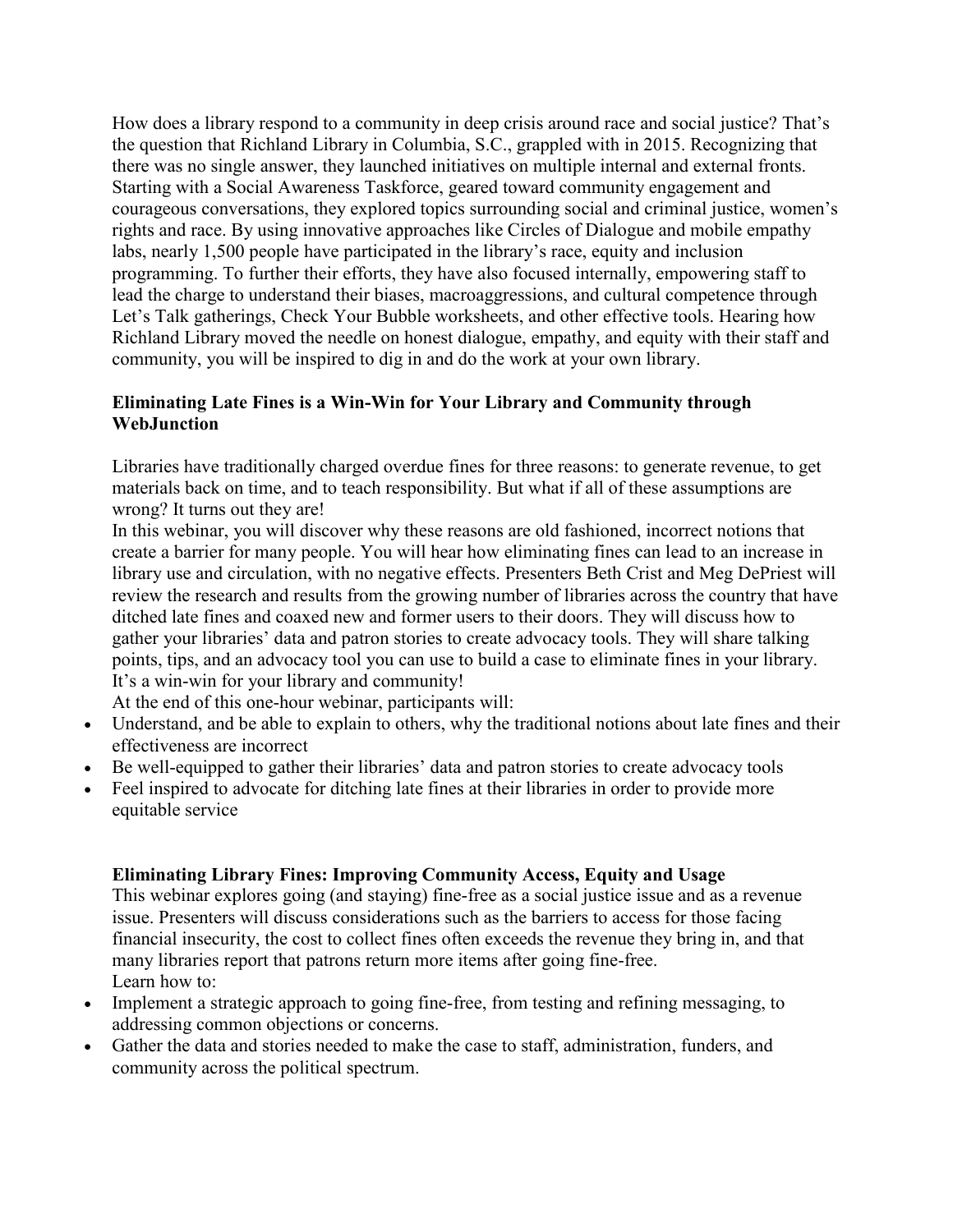This webinar shares how going fine-free eliminates barriers and improves access to your library's materials and services, resulting in increased usage, higher circulation, lower staff stress, and higher customer satisfaction.

#### **Readings**

**The Price of a Pandemic: Budgets and Funding Accessed from [https://www.libraryjournal.com/story/The-Price-of-a-Pandemic-Budgets](https://www.libraryjournal.com/story/The-Price-of-a-Pandemic-Budgets-and-Funding-2021)[and-Funding-2021](https://www.libraryjournal.com/story/The-Price-of-a-Pandemic-Budgets-and-Funding-2021)**

Budgets, modestly up, reflect pre-COVID planning, but how they're spent has changed drastically: Circ, hours, and staffing see major pandemic drops while tech, e-content, and safety spending rise.

#### **Uncertain Times: Budgets and Funding 2022**

#### **Accessed from [https://www.libraryjournal.com/story/Uncertain-Times-Budgets-and-](https://www.libraryjournal.com/story/Uncertain-Times-Budgets-and-Funding-2022)[Funding-2022](https://www.libraryjournal.com/story/Uncertain-Times-Budgets-and-Funding-2022)**

After libraries weathered hardships during the first year of the COVID pandemic in 2020 including sudden industry-wide building shutdowns; the consequent shift to remote and digital offerings; funding cuts at state, county, and municipal levels; and the call to meet a new array of community needs—2021 public library budgets reflected the general relief offered by a nationwide vaccination and booster program and several robust federal assistance programs. But for all the help, most top-down funding is not ongoing, and as the year ended, the spread of the Omicron variant triggered new levels of uncertainty about if and when life will return to normal.

#### **Developing the Library Budget Accessed from https://dpi.wi.gov/sites/default/files/imce/pld/pdf/TE08.pdf**

The library budget is a tool for turning library dreams into reality. The budget determines the services that will be offered by your library and the resources devoted to each library program. A carefully developed budget will ensure that available funds are effectively utilized to realize your library's service objectives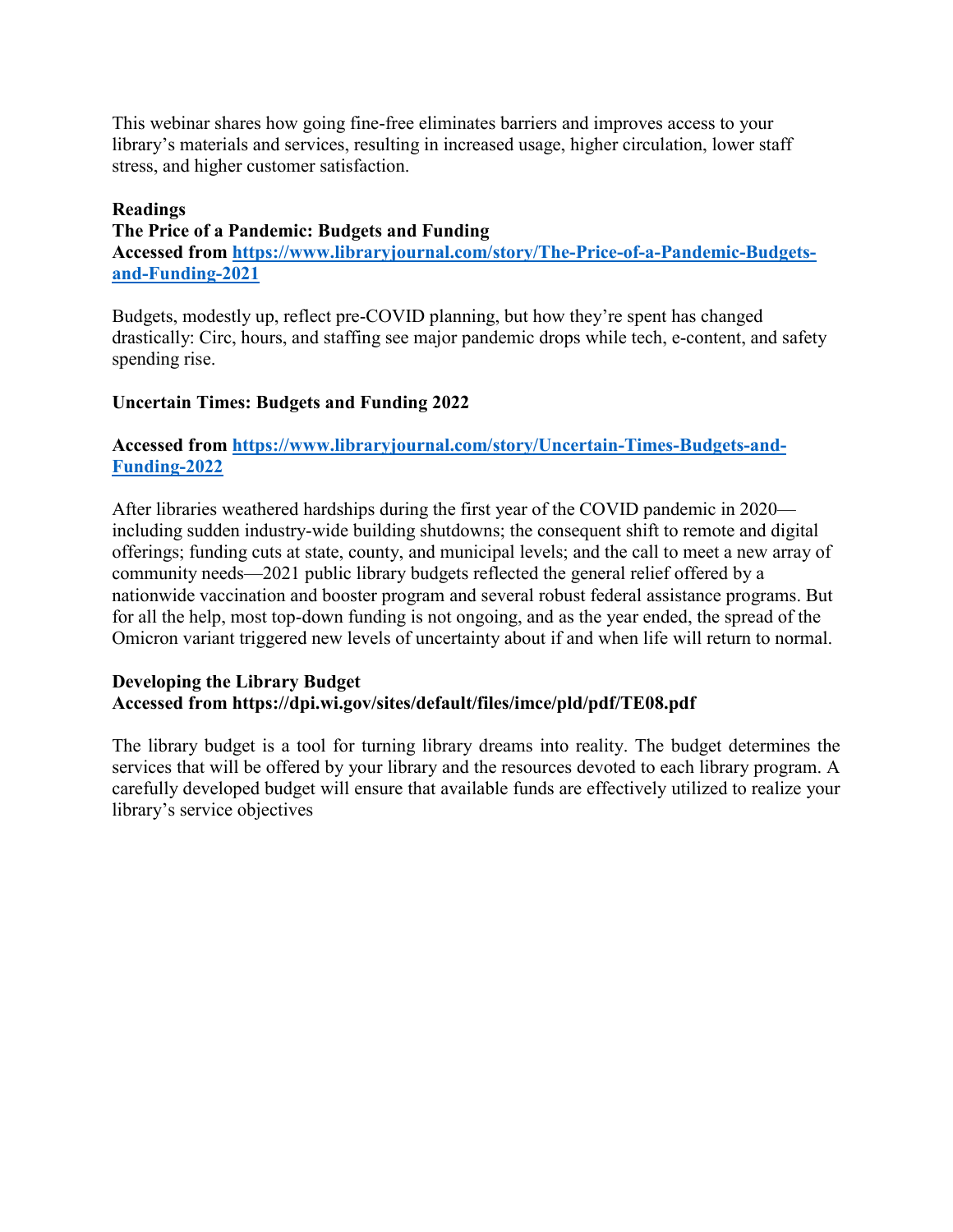

The Chemung County Library District, with neighborhood libraries in Big Flats, the Bookmobile, Elmira, Horseheads, Van Etten, West Elmira, and on the web at [www.ccld.lib.ny.us](http://www.ccld.lib.ny.us/)

To: CCLD Board of Trustees

From: Ronald W. Shaw, Director

Date: June 13, 2022

Subject: Approval of Personnel Actions

#### **Promotions:**

**Change FT/PT Status:**  $N/A$ 

**Retirement:** N/A

**End of Probationary Period- Permanent Appointment:**   $N/A$ 

**New Hires:**  $N/A$ 

**Resignations:**  N/A

**Terminations:**  N/A

**Leave:**  N/A

#### **Step Increases:**

William Kamas- P/T Clerk to Step 3 Scott Melott- P/T Library Clerk to Step 3 Mikayla Waver- PT Library Page to Step 1 Kiersten Frisbee- P/T Library Page to Step 1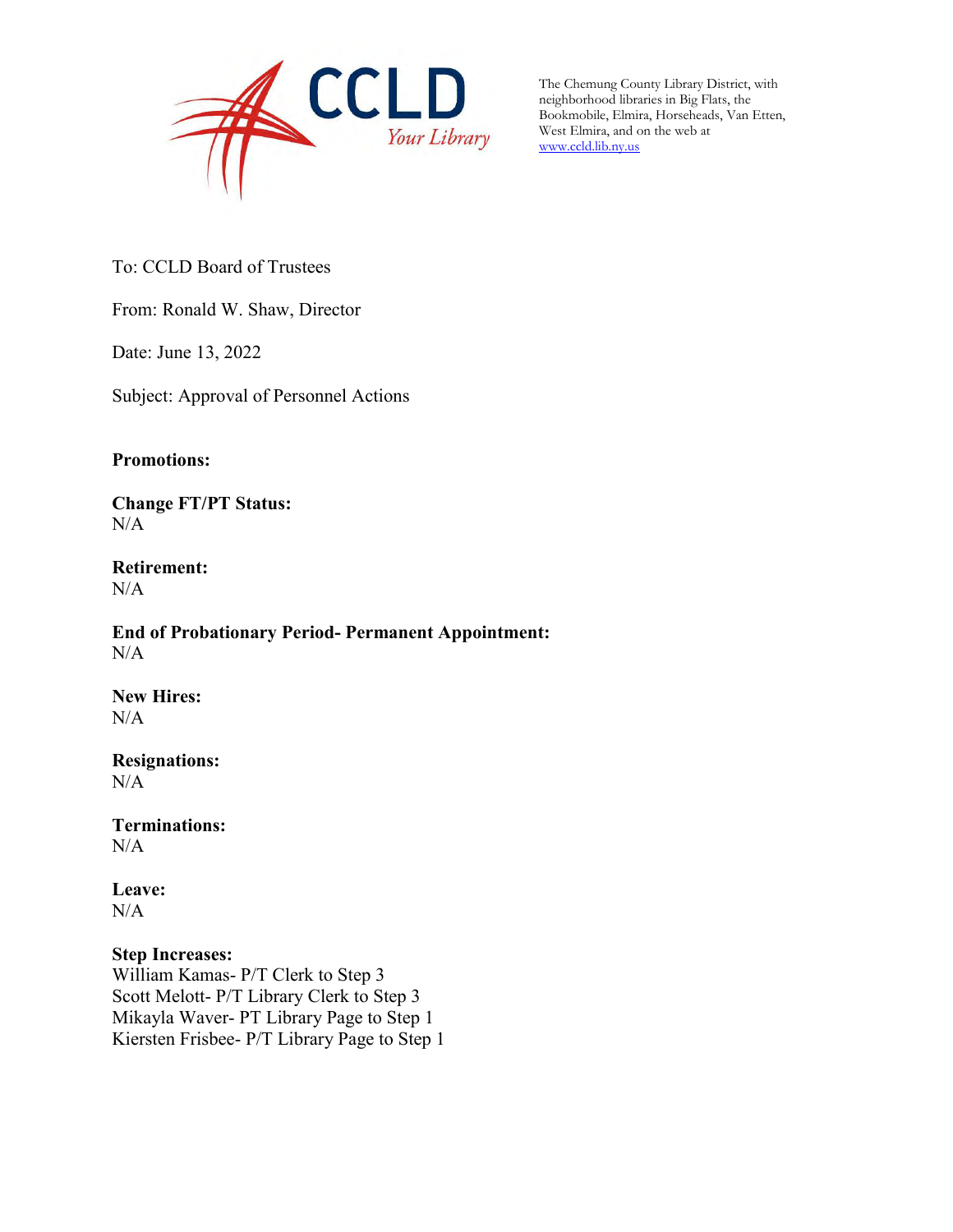| Jan-15 |        | Feb-15<br>$Mar-15$ |        | 2015                                           |        | 2014    |               | 2013    |        |         |        |
|--------|--------|--------------------|--------|------------------------------------------------|--------|---------|---------------|---------|--------|---------|--------|
| Total  | %-age  | Total              | %-age  | Total                                          | %-age  | Total   | %-age         | Total   | %-age  | Total   | %-age  |
| 3,746  | 7.15%  | 3,187              | 6.75%  | 3759                                           | 6.93%  | 10,692  | 6.95%         | 42,314  | 7.16%  | 48952   | 8.32%  |
|        | 16.31% | 7,162              | 15.16% | 8420                                           | 15.53% | 24,128  | <b>15.68%</b> | 103,254 | 17.48% | 110498  | 18.77% |
| 2,149  | 4.10%  | 2,041              | 4.32%  | 2369                                           | 4.37%  | 6,559   | 4.26%         | 25,876  | 4.38%  | 24473   | 4.16%  |
| 9,418  | 17.97% |                    |        | 10624                                          | 19.60% | 28,840  | 18.74%        | 122,885 | 20.81% | 126150  | 21.43% |
|        |        |                    |        | 17876                                          | 32.98% | 51,259  | 33.31%        | 185,420 | 31.39% | 178525  | 30.33% |
| 301    | 0.57%  | 371                | 0.79%  | 386                                            | 0.71%  | 1,058   | 0.69%         | 4,408   | 0.75%  | 4677    | 0.79%  |
| 509    | 0.97%  | 558                | 1.18%  | 632                                            | 1.17%  | 1,699   | 1.10%         | 7,485   | 1.27%  | 6445    | 1.09%  |
| 4,000  | 7.63%  | 3,471              | 7.35%  | 4067                                           | 7.50%  | 11,538  | 7.50%         | 47,570  | 8.05%  | 49524   | 8.41%  |
| 2,866  | 5.47%  | 2,245              | 4.75%  | 2621                                           | 4.84%  | 7,732   | 5.03%         | 30,995  | 5.25%  | 21323   | 3.62%  |
| 463    | 0.88%  | 451                | 0.95%  | 571                                            | 1.05%  | 1,485   | 0.97%         | 4,929   | 0.83%  | 4240    | 0.72%  |
| 1,378  | 2.63%  | 1,422              | 3.01%  | 1617                                           | 2.98%  | 4,417   | 2.87%         | 15,047  | 2.55%  | 13741   | 2.33%  |
| 1,420  | 2.71%  | 1,743              | 3.69%  | 1257                                           | 2.32%  | 4,420   | 2.87%         | 253     | 0.04%  | 22      | 0.00%  |
| 21     | 0.04%  | 12                 | 0.03%  | 7                                              | 0.01%  | 40      | 0.03%         | 211     | 0.04%  | 37      | 0.01%  |
| 52,413 |        | 47,248             |        | 54206                                          |        | 153,867 |               | 590,647 |        | 588,607 |        |
|        |        | 8,546              |        | 8,798 18.62%<br>17,596 33.57% 15,787<br>33.41% |        |         |               |         |        |         |        |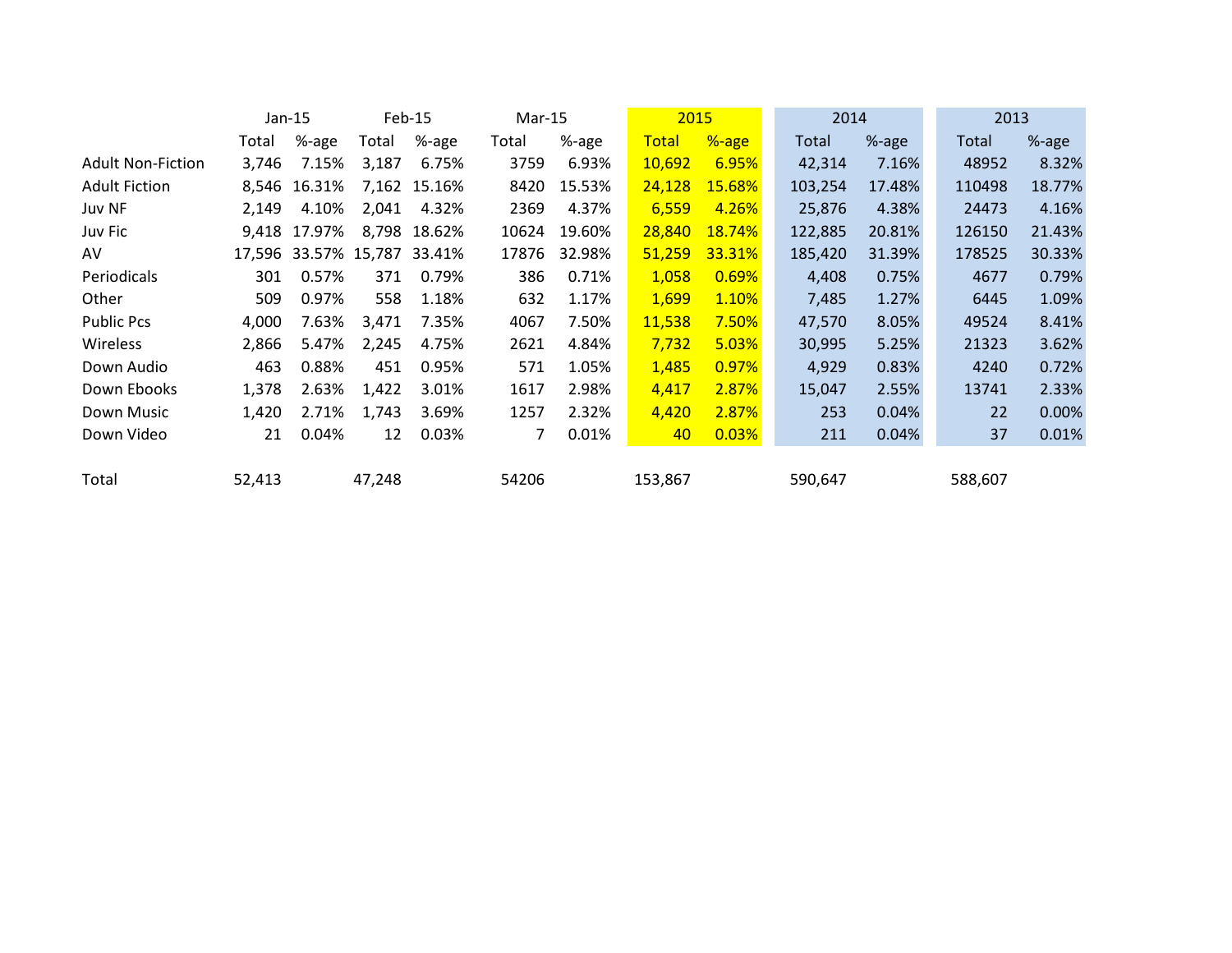| 2012    |        |  |  |  |  |  |  |  |
|---------|--------|--|--|--|--|--|--|--|
| Total   | %-age  |  |  |  |  |  |  |  |
| 53,076  | 9.03%  |  |  |  |  |  |  |  |
| 117,901 | 20.06% |  |  |  |  |  |  |  |
| 28,385  | 4.83%  |  |  |  |  |  |  |  |
| 130,819 | 22.26% |  |  |  |  |  |  |  |
| 181,376 | 30.86% |  |  |  |  |  |  |  |
| 5,923   | 1.01%  |  |  |  |  |  |  |  |
| 4,194   | 0.71%  |  |  |  |  |  |  |  |
| 51,049  | 8.69%  |  |  |  |  |  |  |  |
| 0       | 0.00%  |  |  |  |  |  |  |  |
| 3,801   | 0.65%  |  |  |  |  |  |  |  |
| 11,203  | 1.91%  |  |  |  |  |  |  |  |
| 19      | 0.00%  |  |  |  |  |  |  |  |
| 20      | 0.00%  |  |  |  |  |  |  |  |

587,766